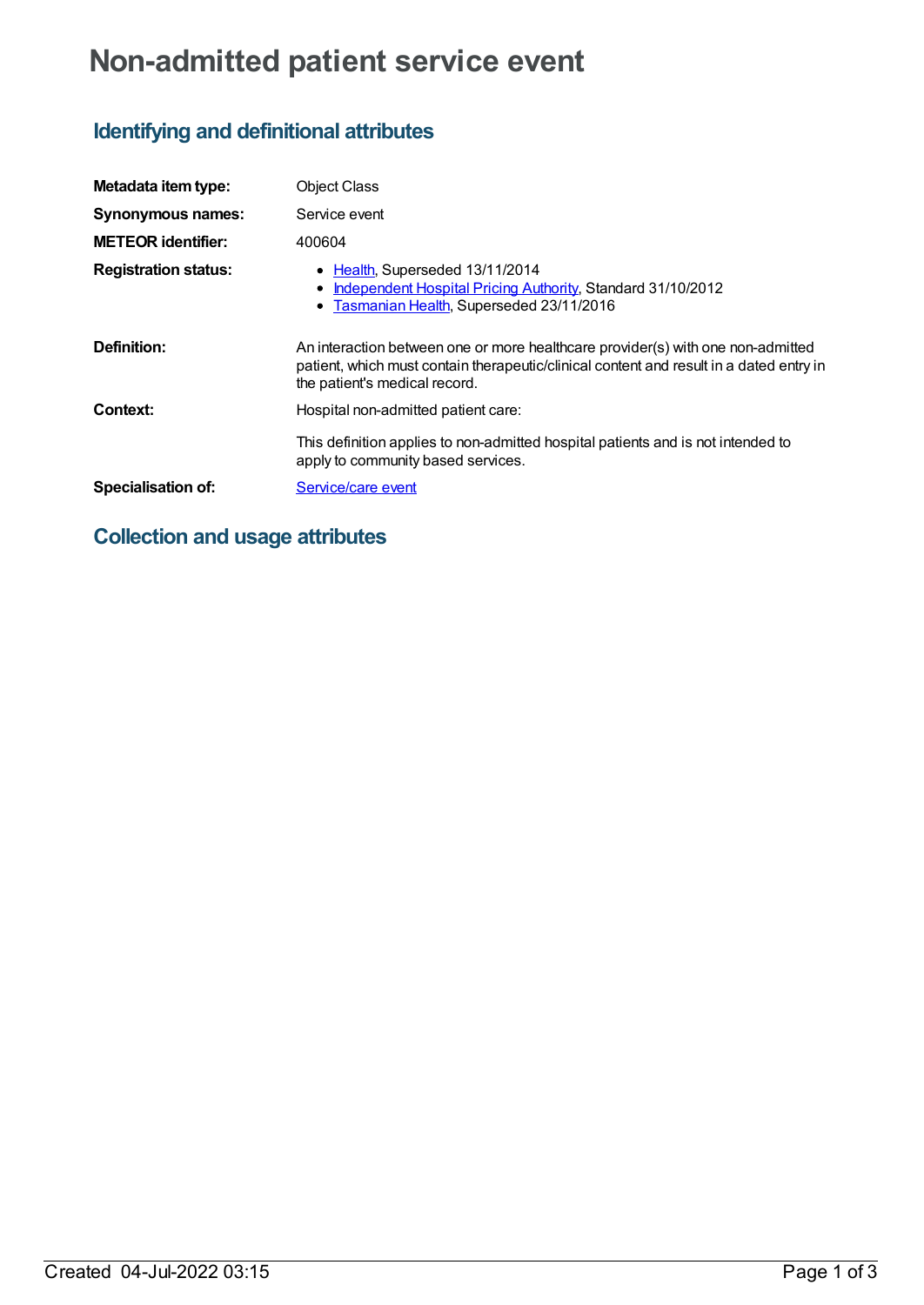**Guide for use:** The Non-admitted patient (NAP) data set is intended to capture instances of healthcare provision from the point of view of the patient. This may be for assessment, examination, consultation, treatment and/or education.

> One service event is recorded for each interaction, regardless of the number of healthcare providers present.

#### **Events broken in time:**

The period of interaction can be broken but still regarded as one service event if it was intended to be unbroken in time. This covers those circumstances in which treatment during a service event is temporarily interrupted for unexpected reasons, for example, a healthcare provider is called to assess another patient who requires more urgent care. Where a healthcare provider is unable to complete the interaction, it is considered to be a service event only if the definition of service event (above) is met.

#### **Setting:**

Service events can occur in an outpatient clinic or other setting.

### **Mode:**

Service events delivered via Information and Communication Technology (ICT) (including but not limited to telephone and where the patient is participating via a video link) are included if:

- they are a substitute for a face-to-face service event, and
- the definition of a service event (above) is met.

### **Accompanied patients:**

If a patient is accompanied by a carer/ relative, or the carer/relative acts on behalf of the patient with or without the patient present (e.g. mother of 2 year old patient or carer for incapacitated patient), only the patient's service event is recorded unless the carer/relative interaction meets the definition of a service event (above).

Note: carer refers to an informal carer only.

### **Service events delivered in groups:**

Care provided to two or more patients by the same service provider(s) at the same time can also be referred to as a group session.

One service event is recorded for each patient who attends a group session regardless of the number of healthcare providers present, where the definition of a service event (above) is met.

Should a patient receive care both as an individual and as part of a group within a single session, this must be reported as two separate service events.

#### **Service requests:**

A service event is the result of a service request (including formal referral and selfreferral or attendance at a walk-in clinic).

### **Activities which do not meet the definition of a service event include:**

- Work-related services provided in clinics for staff.
- Non-attendances for a booked outpatient or booked outpatient services that did not go ahead.

**Collection methods:** Where providers from multiple clinics, establishments or locations are present at a service event, only one service event should be reported nationally. This reflects the reality that, where providers from different organisations are involved, they are likely to record service events separately. This will be resolved into one service event, where possible, by the jurisdiction centrally before national reporting.